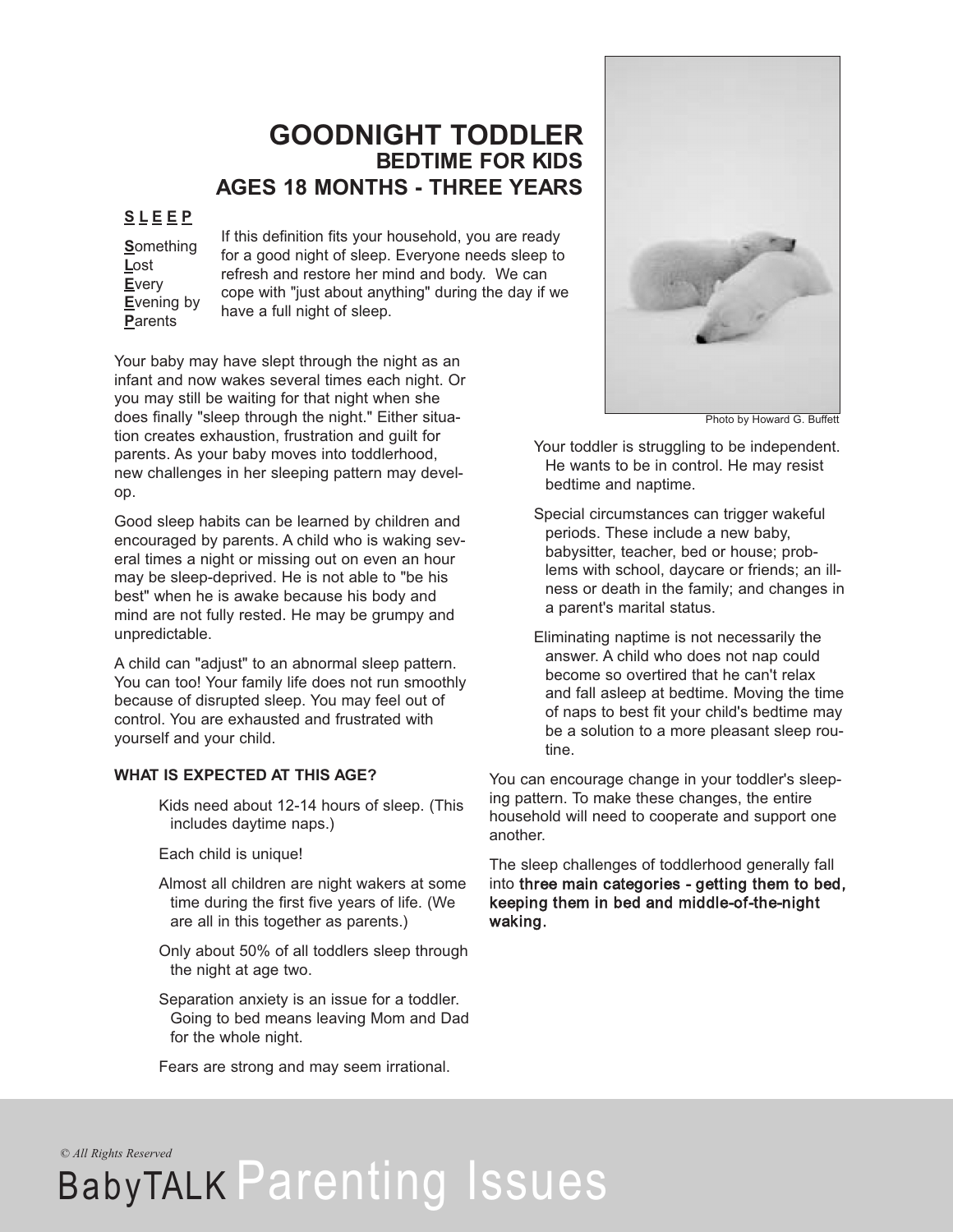MISSING THE "FUN" . . . We must think like a child to understand this issue. Adults see sleep as a pleasant event, a respite from their busy lives. Kids see it as a negative event. They think they are missing out on something fun. (What happens after I'm in bed?) They feel deprived of the love and attention of Mom or Dad. They miss being near you. They feel the separation.

In some families "going to bed," at any time of the day or night, is a struggle from infancy on. In other families, the struggle begins when the child starts to assert his independence.

BEDTIME ROUTINES . . . What is the easiest way to get them to bed? You need to establish a bedtime routine.

#### **You can't control your child's going to sleep. You can only control your child's bedtime.**

The two purposes of a bedtime routine are (1) to ease the transition from being awake and with the family to going to sleep and being alone and (2) to signal the time to go to sleep or back to sleep.

You will want the routine to be pleasant, calming and consistent. It must be simple enough to do each bedtime. Your toddler's bedtime routine will probably change as he grows and has new needs or wants. The following is a list of suggestions for establishing a bedtime routine:

> Try to put your toddler to bed the same time every night. Sameness helps to make him feel safe and predictable.

Give your child a signal that bedtime is coming soon. Set a buzzer for ten minutes and say, "When the buzzer goes off it will be time to take a bath."

Make your interaction quiet and calming with your child before bedtime. Learning to take care of her body can be part of the routine – brushing teeth, bathing or washing, putting on pj's and a drink of water.

Include books as part of your routine. Be prepared for requests for "just one more book." Decide on the book limit and let your child choose his favorite bedtime books. Be firm on the number and then carve out a time in the morning or sometime the next day for the requested "last one" to be read.

Encourage a favorite blanket or stuffed toy to offer comfort from fears and provide security in your absence.

Singing and rocking are very relaxing activities.

Talk about the day's activities and about what tomorrow will bring.

Turn on a CD of soothing music. This may also help with the loneliness.

Turn on your child's favorite nightlight.

A tight hug, sloppy kiss and one last tuck can create the snug feeling of security.

Make one of the parts of the routine happen in bed. This may make getting your child there a little easier.

If at all possible, take turns with the other adults in the household putting your child to bed. This may help to prevent the child's insistence on the same adult always putting him to bed.

You and your toddler can decide on the routine that is best for both of you. The same routine can be followed for both bedtime and naptime.

*© All Rights Reserved*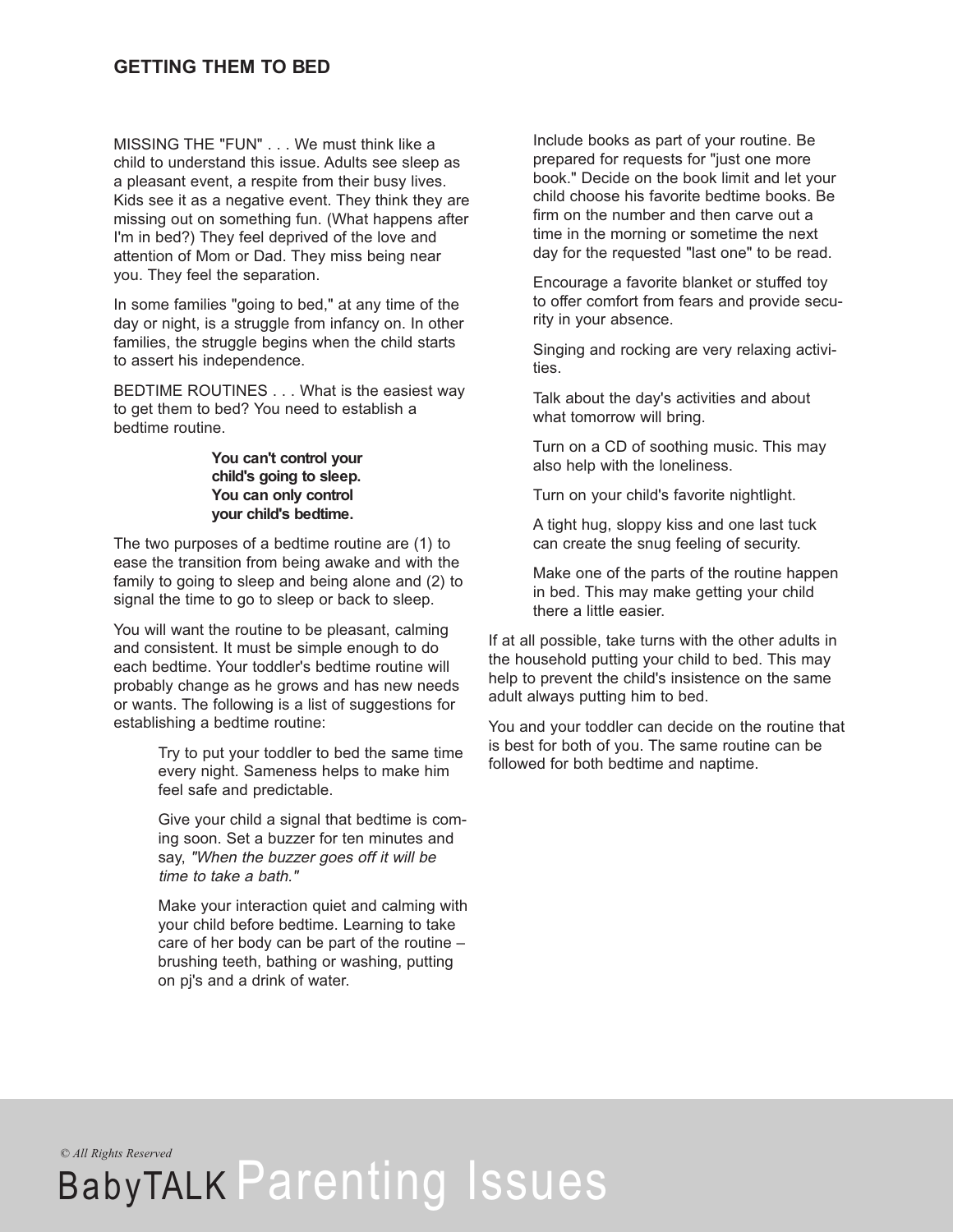### **KEEPING THEM IN BED**

CHILD'S VIEW OF SLEEP . . . As your child grows and ventures over the sides of the crib or is now in a "big bed," you have no rails to contain a resistant sleeper. You now have a new challenge. Once I have him in bed, how do I keep him there?

We must remember that children view bedtime and sleep as "missing the fun." So a natural reaction is to get out of his bed and come out of his room to find "the fun!" He also views this as a separation and that may bring out various emotions in both you and your child.

#### **SUGGESTIONS YOU MAY WANT TO TRY:**

Respond to your child's requests by going to him. Decide how many glasses of water or how many "good-nights" you will allow before firmly announcing, "That's it, goodnight!"

It takes some children longer to relax and fall asleep. Promise you will return in five minutes to check on her--then do it! Praise her for staying in bed before your return. Extend the time before checks. CAUTION: Be sure she isn't staying awake for your next check.

It may help your child to have a little part of you still with him at bedtime such as a slipper, a bathrobe, etc.

Some children may need a winding down period before falling asleep. Listening to music or looking at books for a certain length of time determined by a set buzzer may provide this time before a final tuckingin and a kiss.

HOPPING OUT OF BED . . . Sometimes, no matter how many different bedtime approaches you try, your child may still hop out of bed! He may laugh, cry, call for you, run around the house or ask you a million "one last questions." This can be very exhausting as well as frustrating for already tired parents.

Here are a couple of possible solutions:

A "baby gate" placed at the door will let him know he needs to stay in his room. Two gates placed above each other will make it more difficult for the adventuresome child to escape. The room must be safe and you only hope he eventually goes back to his

bed to fall asleep. The gates do allow both of you the freedom of seeing each other. (Locking the bedroom door is not advised because of emotional and safety factors.)

"The Endurance Challenge" --- Calmly lead your child back to his bed each and every time he gets out. (It may be 32 the first night!) Avoid eye contact. Remain calm. Do not get angry. Do not talk except to repeat a simple phrase such as, "It's time for you to be in bed." If you remain calm and are consistent for several nights, this game will become tiresome for your child.

Be sure to offer lots of praise in the morning after a successful night of staying in bed. Offer praise again during the next night's bedtime routine.

### **MIDDLE OF THE NIGHT WAKINGS**

You have a set bedtime routine. Your child goes happily to bed, stays in bed and falls asleep without resistance; however, sometime during the night she awakens! Everyone comes to lighter states of sleep during the night. In these lighter states of sleep it is possible to awaken with the need to get back into a deeper state of sleep. We will look at some of the challenges of nighttime waking and possible solutions to these challenges.

FEARS . . . As your child's world widens, she develops fears of various kinds. She may begin to worry about sirens, dogs that bark or monsters in the dark. She may be able to manage her fearful feelings during the day; however, they may surface when she is in her bed alone and able to think about them. Many of her fears may be associated with nighttime and going to bed.

Don't make light of any fear. These feelings are very real for your child, however ridiculous they may seem to you. Talk about your child's fear and explain it as best you can. Try to understand the cause of the fear and help support her as she works to control her fearful feelings.

During this age when fears are appearing, it is more important than ever to limit her TV time. Many shows on TV are potentially scary for a toddler or early preschooler. A bedtime routine and a pattern of self-comforting will help your child handle the separation and fears. Encourage a "lovey," such as a blanket, doll or stuffed animal.

*© All Rights Reserved*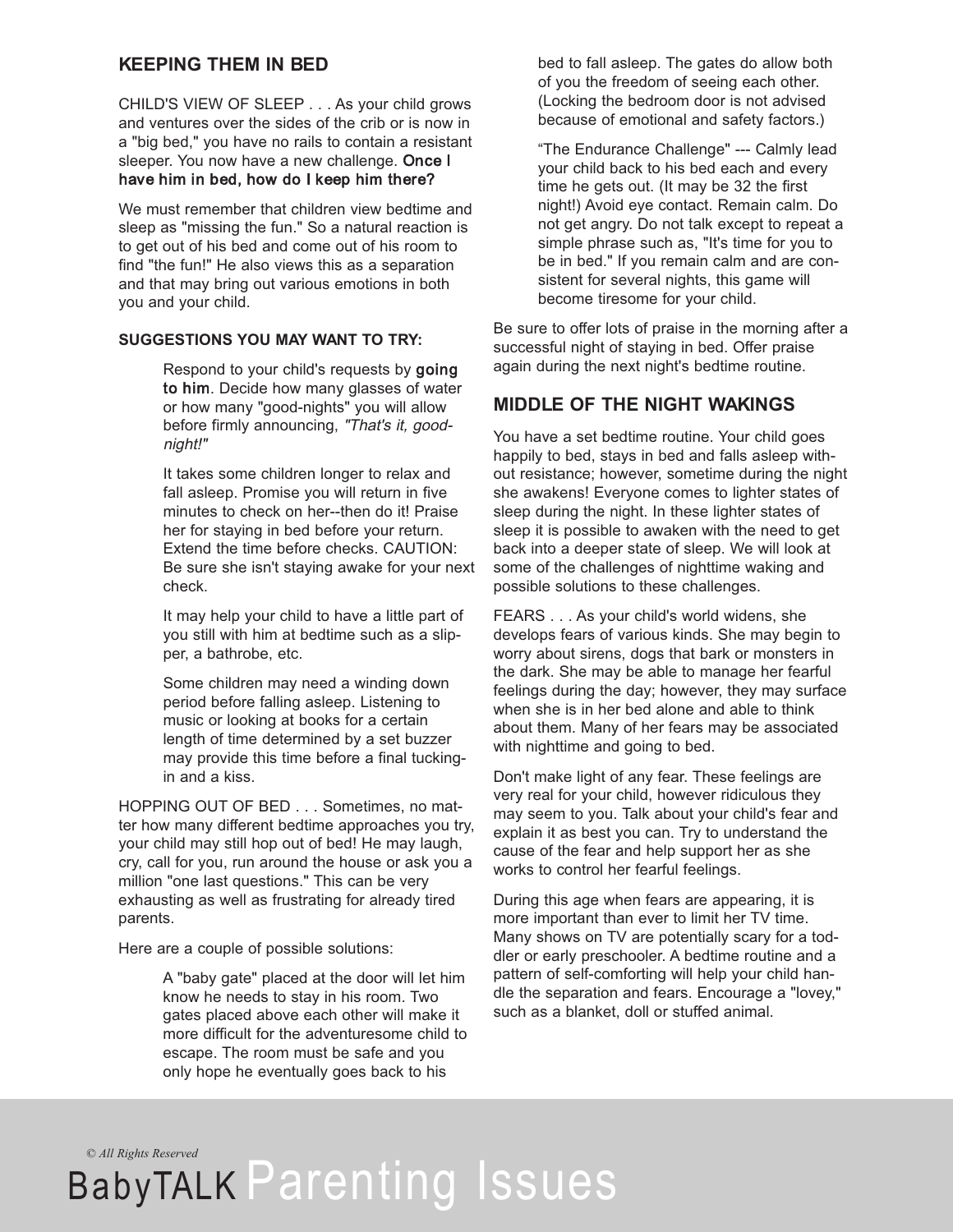Rebecca Huntley uses this explanation about dreams and nightmares:

NIGHTMARES/BAD DREAMS . . . As stated earlier, young children often become their most fearful at bedtime when they are tired. At this age they have a healthy imagination and are confused about the difference between real and unreal. At bedtime, your child's fears, real or imagined, may become part of his dream and turn the dream into a nightmare. This dreaming occurs during the middle and latter part of the night as he transitions in lighter states of sleep. Older toddlers and preschoolers often have nightmares in which they are being chased by animals or monsters.

You can help your child manage these nighttime wakings involving nightmares by teaching him about dreams. This teaching can be done during the day when your child is calm and receptive. Your teaching may include some imaginative play about both happy and scary situations while staying in his bedroom the whole time.

> *"Katie, did you know that our imagination works even when we are sleeping? In good dreams your imagination puts you in happy, fun places. You can pretend to be swimming or playing or running--but it's just your imagination. But really, you are still asleep in your bedroom. In bad dreams your imagination puts you in scary, bad places...sometimes with scary, bad things or people. It feels very, very real- but it is just your imagination. You are still asleep and safe in your bedroom. When you have a bad dream, first, turn on the light and look around to see you are still in your own room. Find your special bear--snuggle down tight and go back to sleep. You can even leave the light on in case you want to look around some more."*  $\sim$  Rebecca Huntley, The Sleep Book for Tired Parents

NIGHT TERRORS/SLEEP TERRORS…Many children begin to experience night terrors at this age. You hear him scream and run into his room to find him sitting up with his eyes open, trembling and sobbing.

A night terror is not a bad dream. It is often confused with nightmares, but it is actually very different. Night terrors or sleep terrors often occur during the deepest sleep, usually within the first two to three hours after going to bed. These terrors do not happen during the dreaming state. Despite your child's wide-awake look, she is not awake. She will be difficult to comfort because she is in transition of sleep states.

SLEEPWALKING…About 15% of children have one or more episodes of sleepwalking. Almost all children will talk in their sleep at one time or another. Children who walk or talk while sleeping do so during the deepest stage of sleep. They are not acting out a dream. The cause may be immaturity of the nervous system that in turn interferes with their transition between deep sleep and light sleep.

Sleepwalking seems to be more common in boys than girls. Your child may just sit up in bed, have his eyes open, move around some and talk a little. He may also get out of bed and walk around his room or the house or actually leave the house. While your child has his eyes open, his is not awake and will not be aware of his surroundings, including you, nor will he remember the incident in the morning.

*© All Rights Reserved*